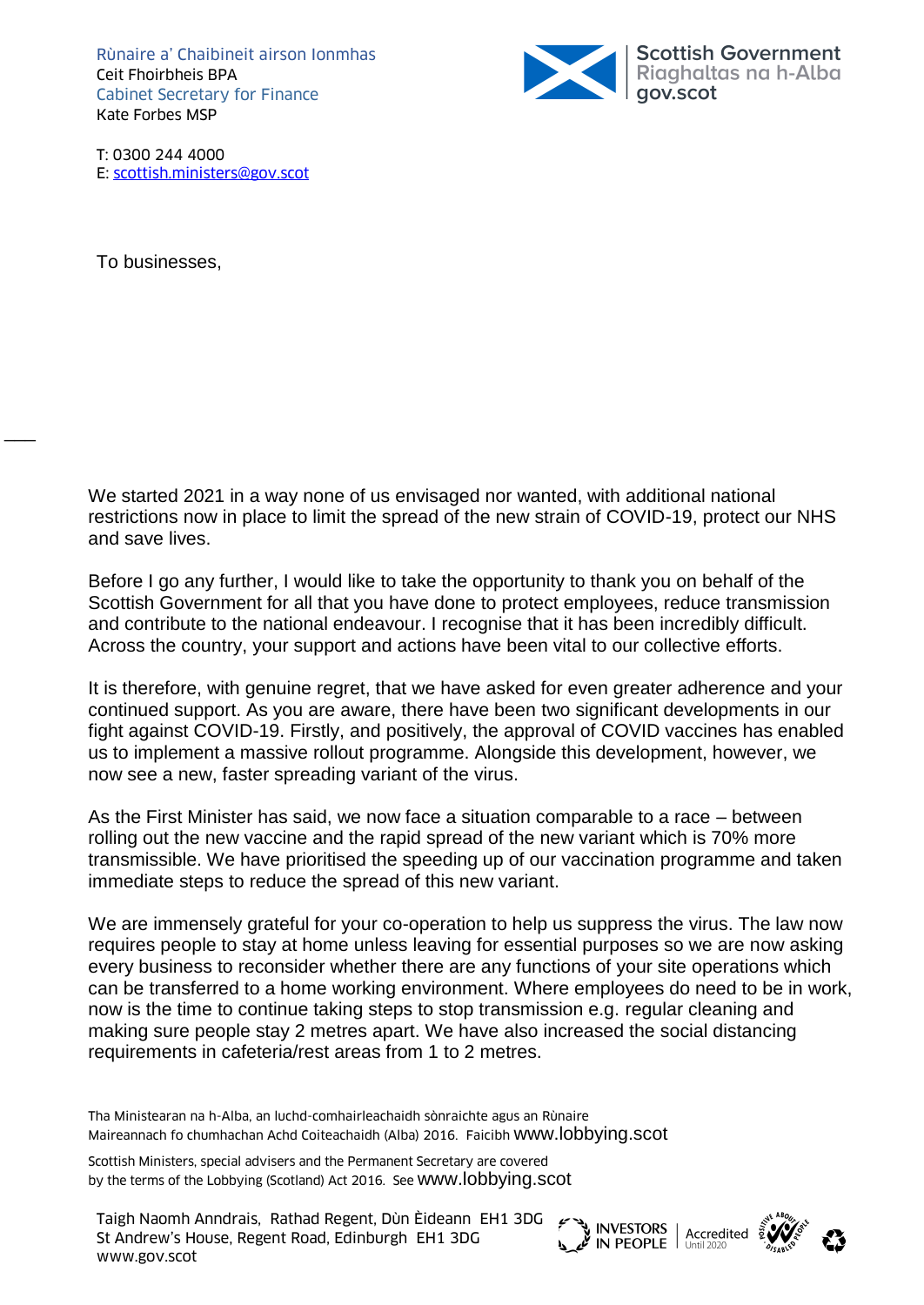Given the importance of minimising household mixing, workers should only be entering other people's homes to carry out work where that work is absolutely essential.

Unfortunately, we reluctantly took the decision to close schools and our early learning facilities. I know this will have significant impact on your business and your employees, in both the work and home environments. May I thank you for the extensive support and flexibility you have already afforded to your employees in this situation and with other caring roles. At the end of this letter there is a link to our revised guidance covering Key Workers and the additional support available which you may find helpful.

If any of your employees are in the "shielding" category, our clear advice is that they should not go into work at all. Our Chief Medical Officer has written to those individuals directly. This letter represents a "Fit Note". Again, we are asking for your empathy and support to help us reduce the spread of the virus amongst this key category of workers.

We have also had to continue and expand the restrictions placed on the retail sector and their supply chains, hopefully for a temporary period.

I know this is not the position we wanted to be in. We are very conscious of the immense impact this is having on your business, your employees and your own wellbeing. We have already introduced a package of business and financial support working with our local authorities and enterprise agencies and I am continuing to review this, driven by business feedback, to ensure that we continue to do all that we possibly can. I have included further information on the support available below.

I know that we have asked a lot from business over the last 10 months. All your efforts have been invaluable at both sustaining as many jobs as possible, and keeping our economy running.

The First Minister has set out this week that the current restrictions will be in place until the middle of February with a further review taking place on 2 February. We commit to not keeping restrictions in place any longer than is absolutely necessary.

To enable us to emerge from this situation as soon as possible and reopen our economy, please continue to encourage and enable anyone connected to your business to report symptoms and for employers and employees to follow the public health advice. The more people who have downloaded and activated the Protect Scotland app the better we can protect and trace people.

Our economic future relies on protecting the health and wellbeing of all of Scotland. I am grateful for your continued support in working with us to overcome at what we sincerely hope is our final hurdle.

KAlan

**KATE FORBES**

Tha Ministearan na h-Alba, an luchd-comhairleachaidh sònraichte agus an Rùnaire Maireannach fo chumhachan Achd Coiteachaidh (Alba) 2016. Faicibh [www.lobbying.scot](http://www.lobbying.scot/)

Scottish Ministers, special advisers and the Permanent Secretary are covered by the terms of the Lobbying (Scotland) Act 2016. See [www.lobbying.scot](http://www.lobbying.scot/)

Taigh Naomh Anndrais, Rathad Regent, Dùn Èideann EH1 3DG St Andrew's House, Regent Road, Edinburgh EH1 3DG I algn Naomn Annurais, Rathad Regent, Dun Eideann EHT 3DG<br>St Andrew's House, Regent Road, Edinburgh EHT 3DG<br>www.gov.scot



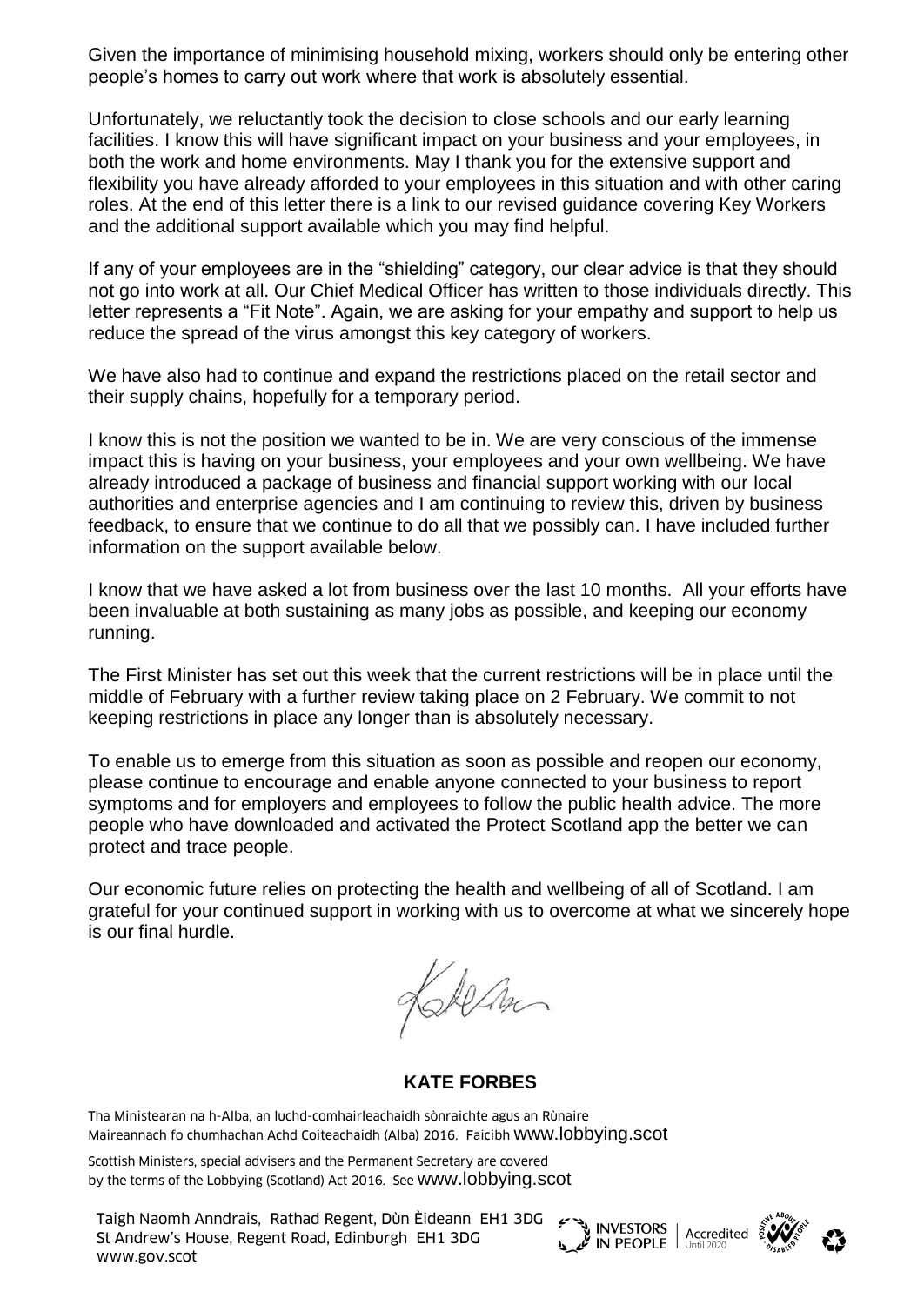## **Annex 1: Available Business Support**

Information on all funds available for businesses is available on the Find Business Support website:<https://findbusinesssupport.gov.scot/coronavirus-advice>

Over a third of overall funding spent on Covid-19 has been spent on business support. Right now, 90% of all funding announced is live, with some of the smaller schemes due to come on stream in the coming weeks.

The Strategic Framework Business Fund is the main source of support for businesses as all non-domestic-rated businesses that are required by law to close are eligible for grants, with almost 50,000 businesses across the country currently able to apply.

Applications are made through local authorities. A business only has to apply once and they will then receive the four-weekly recurring grant for as long as they remain eligible:

- temporary closure grant £2,000 or £3,000 (depending on rateable value) if a business is required to close by law
- business restrictions grant £1,400 or £2,100 (depending on rateable value) if a business can remain open but is specifically required to modify its operations by law

In addition to the Strategic Framework Business Fund, there are additional funds to target financial support at those businesses and sectors that are not eligible. These are set out below.

The following targeted grant schemes are now live:

- Taxi and Private Hire Fund
- Creative Freelancer Hardship Fund
- Museums Recovery and Resilience Fund Top up
- Travelling Show People Support Fund
- Culture Collective Fund
- Youth Arts Access Fund
- Creative Communities
- Sector and Destination Operational and Market Readiness fund
- Scotland Pivotal Event Business Fund

Funds going live this month are:

- Mobile Close Contact Services Support Fund including driving instructors and hairdressers
- Newly Self-Employed Hardship Fund
- Outdoor Tourism Sector Recommissioning Fund
- Travel Agents Fund
- Wedding Sector Support Fund
- Events Industry Support Fund
- Grassroots Music Venue Stabilisation Fund
- Brewer Support Fund
- Indoor Football Centres Fund

Tha Ministearan na h-Alba, an luchd-comhairleachaidh sònraichte agus an Rùnaire Maireannach fo chumhachan Achd Coiteachaidh (Alba) 2016. Faicibh [www.lobbying.scot](http://www.lobbying.scot/)

Scottish Ministers, special advisers and the Permanent Secretary are covered by the terms of the Lobbying (Scotland) Act 2016. See [www.lobbying.scot](http://www.lobbying.scot/)

Taigh Naomh Anndrais, Rathad Regent, Dùn Èideann EH1 3DG St Andrew's House, Regent Road, Edinburgh EH1 3DG I algn Naomn Annurais, Rathad Regent, Dun Eideann EHT 3DG<br>St Andrew's House, Regent Road, Edinburgh EHT 3DG<br>www.gov.scot



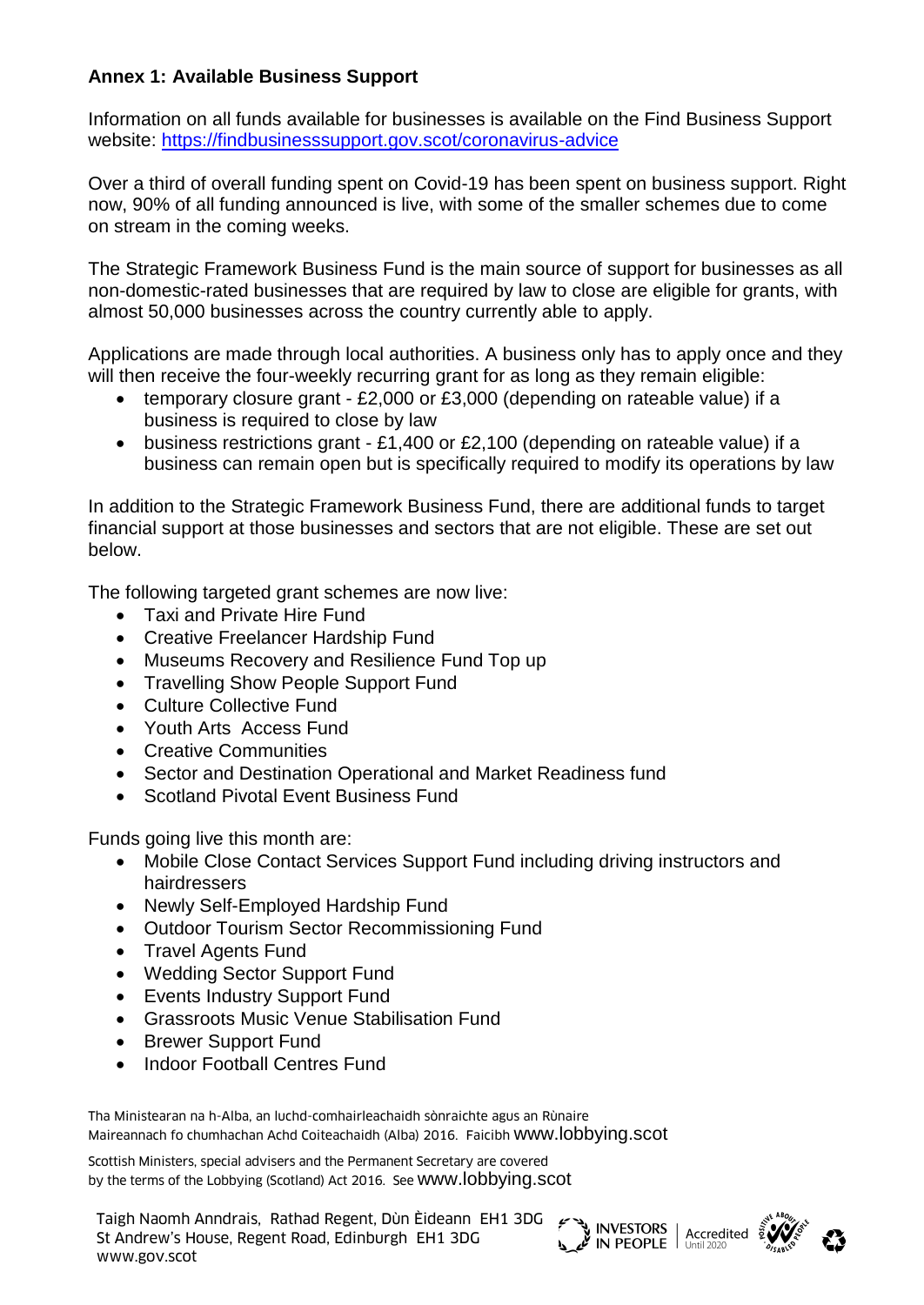Funds due to go live in February are:

- Tour Operators Fund
- Visitor Attractions Fund
- Ski Centre Support Fund
- Visitor Accommodation Hostels Fund
- Large (7 or more guests) Self-Catering Grant
- Exclusive Use Grant Self-Catering

We recognise that some sectors require further support which is why a number of the above funds are now in the second round of funding including the Newly Self-Employed Hardship Fund.

Tha Ministearan na h-Alba, an luchd-comhairleachaidh sònraichte agus an Rùnaire Maireannach fo chumhachan Achd Coiteachaidh (Alba) 2016. Faicibh [www.lobbying.scot](http://www.lobbying.scot/)

Scottish Ministers, special advisers and the Permanent Secretary are covered by the terms of the Lobbying (Scotland) Act 2016. See [www.lobbying.scot](http://www.lobbying.scot/)

Taigh Naomh Anndrais, Rathad Regent, Dùn Èideann EH1 3DG St Andrew's House, Regent Road, Edinburgh EH1 3DG I algn Naomn Annurais, Rathad Regent, Dun Eideann EHT 3DG<br>St Andrew's House, Regent Road, Edinburgh EHT 3DG<br>www.gov.scot